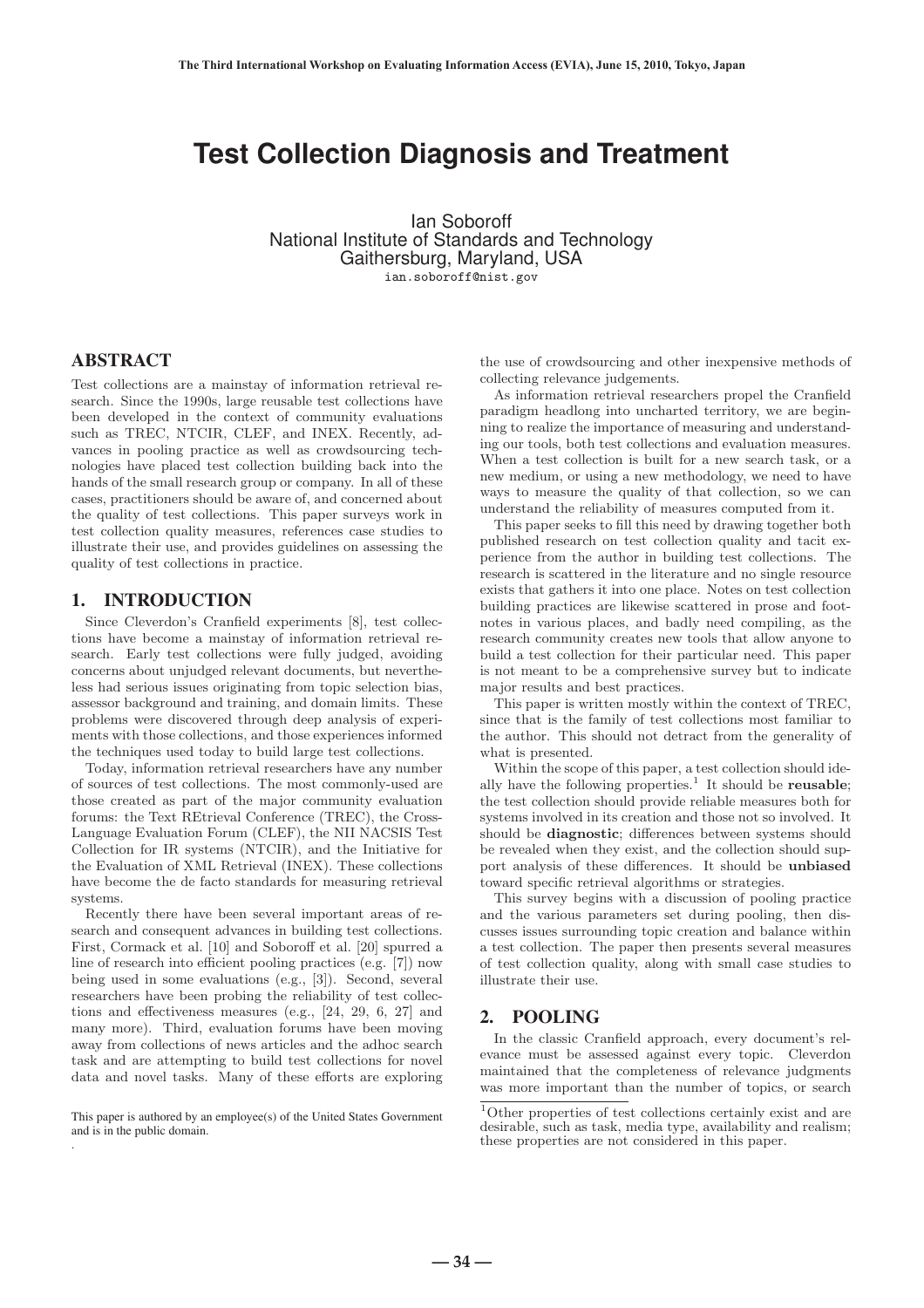

**Figure 1: Distribution of the ranks at which relevant documents were added to the TREC-8 adhoc pools. Earliest ranks of relevant documents in pool, TREC '05 terabyte**



**Figure 2: Distribution of the ranks at which relevant documents were added to the TREC 2005 terabyte pools.**

needs, present in the collection [9]. Obtaining complete relevance judgments for any collection of more than ten or twenty thousand documents is infeasible and in the information retrieval community this has not been done in over ten years.<sup>2</sup>

Instead, nearly all test collections in current use were built using pooling  $[23, 22, 25, 28]^3$ . In pooling, rather than judge every document in the collection, only a small sample is judged. This sample is obtained from a set of rankings of the top documents for each topic. In TREC, these rankings are called runs. The runs may be created by manual searching but are more often outputs from automatic retrieval systems. In all cases the number of documents returned by a run is fixed at some maximum  $N$ , typically 1000 documents in a TREC adhoc search task. The top-ranked  $n < N$  documents retrieved for a topic by each run are combined and duplicates removed to form the pool. The documents in the pool are judged, and all unpooled documents are assumed to not be relevant.

This is the *pooling assumption* — all unjudged documents are not relevant. Clearly it is not true, and historically this has been a criticism of pooling; the debate over completeness in modern test collections is summarized well by Baillie et al. [4]. Experience seems to indicate that if the pool is deep enough and the runs are good enough and diverse enough, then the pool will be unbiased and provide reasonably complete relevance judgments.

The quality of the runs is of course hard to judge without an existing test collection. New test collections developed for new tasks or new media must be used carefully until the behavior of systems in the new setting is understood. For example, the TREC-1 topics and relevance judgments should probably not be used in any experiment today the document collection, the topic creation process, and the relevance assessment procedures were all new, even though Cranfield-style evaluations on the identical task had been conducted since the 1960s. Moreover, the document collection in TREC-1 was much larger than existing systems were designed for. As a result, TREC-1 participants were doing significant systems engineering in order to retrieve documents whose relevance they had only limited basis to estimate [28, chap. 2].

One hedge against run quality is run diversity. Gathering runs from different systems, different preprocessing components, and using different query formulations all adds to the diversity of the pool. If a variety of retrieval approaches is not represented in the pool, then it is more likely that the resulting test collection will not be able to measure new runs. A pool with few runs, or runs from only a few participating groups, is likely to be biased towards those systems. Runs from a single participating group are often parameter variations of the same system or otherwise very similar to each other; rather than pooling more runs from each group, pooling deeper from fewer runs is usually a more effective practice.

Manual searches can be extremely valuable additions to the pool. In NTCIR-1, manual interactive searches were performed and located 17% of the unique relevant documents in the collection [15]. We will have more to say on the role of unique relevant documents later in the paper.

Pooling to depth  $n$  allows exact computation of precision at rank n for the runs that were pooled, and related measures such as reciprocal rank (RR). However, we often want to compute measures that include a recall component, such as average precision (AP), and we want to be able to measure runs that were not pooled. For these reasons,  $n$  needs to be deep enough to give a good estimate of the number of relevant documents.

Figures 1 and 2 show the effect of the choice of pool depth given the number of relevant documents. Each box-andwhisker illustrates for a single topic the distribution of the ranks at which the relevant documents for that topic were added to the pool. (A relevant document may be found by more than one run; this paper considers the shallowest ranked occurrence, the rank at which it was first pooled.) Figure 1 shows the topics for the TREC-8 adhoc collection, and Figure 2 shows the topics for the TREC 2005 terabyte collection. In both cases, the pools went to depth 100, but we can see that there are relevant documents at much deeper

<sup>&</sup>lt;sup>2</sup>To the best of this author's knowledge, the last test collection for a retrieval task built with complete relevance judgments was TDT-3, with 60 topics and 43,000 documents [13]. The TDT-3 corpus was built in late 1998.

<sup>3</sup>Sparck Jones and Van Rijsbergen's initial proposal is in [23]. A detailed analysis of their design appears in [22].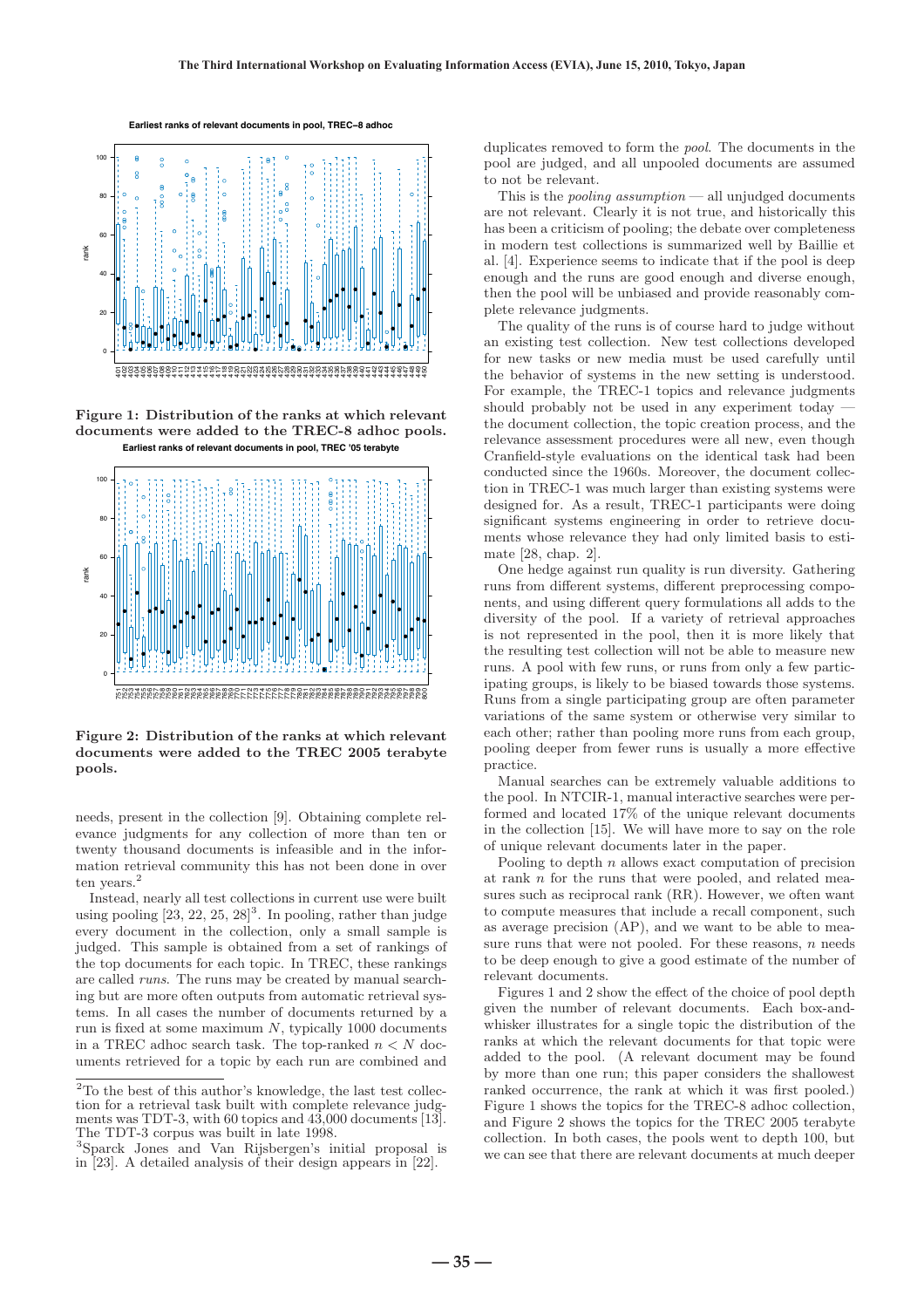ranks in the terabyte collection, and as such it is more likely that more relevant documents exist below the pool line, where they were not judged.

Usually, TREC collections are pooled to depth  $n = 100$ , but in practice, choosing a pool depth is a trade-off. Deep pools improve reusability, diagnostic power, and decrease bias. However, limited evaluation resources will allow for some number of documents to be judged, and pool sizes are tweaked either by tuning the number of runs pooled or the depth of the pool. If large numbers of relevant documents are expected, one should choose a deeper  $n$ , but when a task is novel, one can choose to pool more runs, perhaps to a shallower depth, to enable measuring all participating runs at least to a minimal degree. Measuring the document overlap among runs at different pool depths can help support this decision.

The TREC 2002 filtering collection is an example of a novel pooling scenario that was confronted with all these challenges [21]. In the TREC adaptive filtering task, the system is provided a topic statement and a handful of known relevant documents. The system is then shown each document in the collection in chronological order, and must make a binary decision at each document whether to show it to the user or not. If the system decides to show the document, it may access the relevance judgment for it, if it exists. Thus, systems must simultaneously learn the topic model as well as the retrieval threshold.

Building a test collection for the adaptive filtering task is tricky because systems need the relevance judgments while they run, so pooling is not an option. In most years, older collections with existing relevance judgments were used, but in 2002 it was decided to create a new test collection from scratch on top of the Reuters Corpus (RCV1, [16]). The solution was to use relevance feedback from the human assessors with seven different retrieval and classification systems, over the course of a week, to gather relevance judgments during topic development. This procedure was somewhat similar to "iterative searching and judging" as proposed by Cormack et al. [10]. The final runs were also sampled for further judgment (pooling wasn't an option since the runs don't provide a ranking of documents) and relatively few new relevant documents were found (see Figure 3, from [21]), mostly in topics which already contained many relevant documents. Unfortunately given the dynamic nature of the systems it's difficult to say retrospectively how those systems would have fared given the additional relevance judgments. Nevertheless, by using a variety of search systems combined with relevance feedback to judge thousands of documents, the authors were able to simulate the richness of a pooling scenario and build a reusable test collection.

# 3. TOPIC DEVELOPMENT

Few recent works on test collections, with the notable exception of Harman [28, chap. 2], discuss the role of topic development in building a test collection. Notionally, the topics should represent a sample of the universe of information needs expected in the context of the user task that the collection models. Clearly, most test collections contain only a minuscule sample of this very large space. Nevertheless, the topic set dictates what the collection can measure, and if the topic set is biased by design, then this can invalidate or at the very least circumscribe results from that collection. As Harman notes, in several of the early test collections,



Topic, ordered by relevant found in first round

**Figure 3: Number of relevant documents found in feedback development (green) and new relevant documents found in sampled final runs (yellow)[21].**

the topics were developed in ways which, in retrospect, predicted certain evaluation outcomes, but these aspects of the collections were not well-known in the research community. In some sense, detailed information about the topic set is the "missing manual" of many test collections. The recommendations below are gleaned from experience and to the best of the authors knowledge have not been compiled in any form.

In TREC, the topic development process has necessarily evolved as tasks and data changed, but certain core desiderata remain. The central principle is balance. Since most effectiveness measures in the Cranfield paradigm are averaged across the topic set, unbalanced topic sets will be reflected in the measure. Balance of difficulty was explored in the TREC robust track; topics that are "easy" tend to dominate the average, and techniques that improve a topic where effectiveness is very low aren't detected. The GMAP (geometric mean average precision) measure attempts to solve this by averaging differently.

In practice, balancing for difficulty is hard to do because difficulty cannot be known precisely without retrieval results in hand. TREC applies heuristics during topic development to try and control for topics that are too "hard" or too "easy". One heuristic is to control the number of expected relevant documents. The topic creator searches the collection during topic development and keeps track of how many unique relevant documents are found, and if this exceeds a threshold the topic is not used. TREC also tries to avoid topics which may either be trivial or intractable given the current state of the art in retrieval systems. Trivial topics inflate scores and thus the average, while intractable topics which require human understanding and intuition can be a diversion during failure analysis.

Topics should be balanced in subject matter. If there are too many topics within a similar subject, then the collection may be biased towards some subset of the collection.

 $-36 -$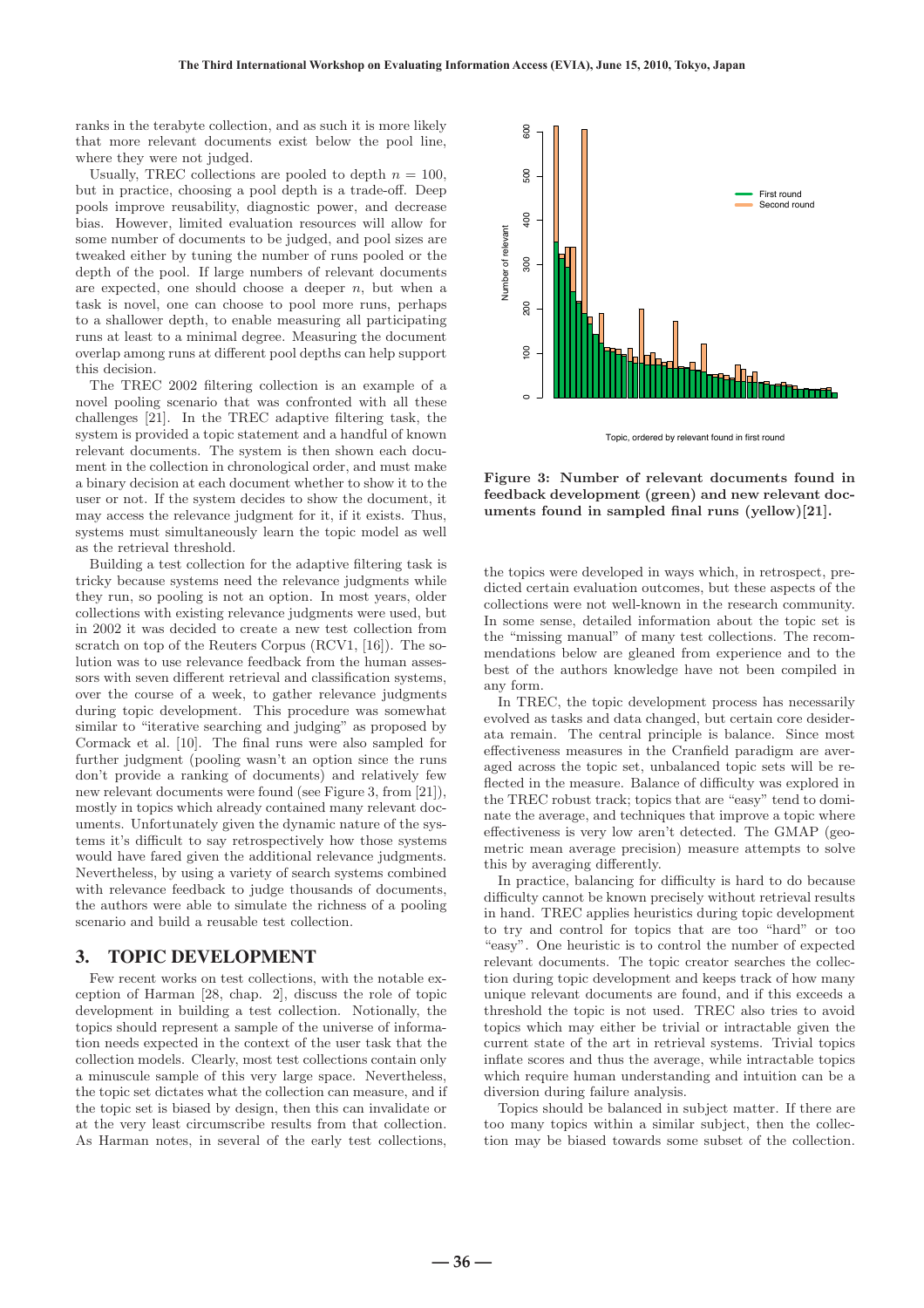This can be hard to achieve for example if a collection of news articles is dominated by a major story. Typical TREC adhoc collections have very little overlap in relevant documents across topics. Oard et al. [18], in investigating the possibilities of collaborative filtering as a TREC routing algorithm, found that in the TREC-8 filtering track the topics had only minimal overlap in relevant documents. While in that case the lack of overlap among topics was a detriment to the success of their approach, in general, avoiding topics that are too close to each other is good practice.

A related issue of balance is across rough classes of topics. The definition of class in this context is highly task-specific. As an example, the TREC 2002-4 web tracks had a task called "topic distillation", where the goal was to identify the key sites for a topic rather than all the relevant web pages. Early in the topic development process, several topics about various medical conditions, surgeries, etc. were independently composed, whereupon it was found that all medical subjects had the same handful of key sites: Medline, an NIH laboratory, and so forth. The topic sets were thus limited to one topic of this class at most.

The TREC topics are usually developed by a group of six to eight contractors (called "assessors"), and in most cases the number of topics is balanced across the assessors. This is primarily done to avoid an unbalanced workload during relevance assessment, but it also has the effect of balancing the topics among topic authors. If instead the topics came primarily from a single author, the topic sets would be skewed towards the interests of that assessor. If that assessor is inclined to design topics in certain subjects of interest or topics that have a characteristic difficulty, this can compound the problem.

#### 4. THE UNIQUES TEST

An important group of diagnostic criteria for test collections are the number of unique relevant documents, how unique documents are spread across the pooled runs, and the effect of ignoring those documents. These criteria form what is sometimes called the "uniques test". A "unique relevant document" is a document which only one group retrieves; if that group's runs had not been pooled, that document would be regarded as not relevant.

The problem of unique relevant documents is central to the pooling approach. The goal of pooling is to create a reusable test collection while minimizing the number of irrelevant documents judged. If unjudged documents are to be considered as not relevant, then the pools need to reasonably span the range of retrieval outputs that are measurable by that collection. Systems that retrieve relevant documents which no pooled system finds are theoretically unmeasurable. In practice the impact depends on how many unique relevant documents are found.

Harman [14] describes a search for unpooled relevant documents in the TREC-2 and 3 pools. The original pools contained the top 100 documents; in the re-investigation, the second 100 documents were pooled and judged by the same assessors. On average, one new relevant document per run was found, with a high variation across topics. Voorhees [25] mentioned this study and showed the statistics of unique relevant documents retrieved in the TREC-5, 6, 7, and 8 adhoc tasks.

Zobel [29] examined the impact of unique relevant documents directly, by taking each run in turn and removing its

unique relevant documents from the relevance judgments, and measuring the percentage loss in 11-point average precision (11AP). He found that in TREC-3, the average run would have lost 2.2% 11AP, and 0.5% 11AP in TREC-5. The effect was much larger for the topics with the most known relevant documents. Zobel's conclusion was that the test collections he examined were reliable under this test.

In practice, because runs from the same participating group often have highly-overlapping sets of retrieved documents, one should conduct this test by holding all runs from a group out at a time. Voorhees [25] reports that conducting the test in this manner for TREC-8 adhoc collection yields an average loss in mean average precision (MAP) of 0.78%, and a maximum loss of 9.9%. The maximum here is from a manual run; the maximum loss for an automatic run was reported to be 3.85% MAP. This shows that manual runs contribute disproportionate numbers of unique relevant documents to the pool, thus greatly enriching the test collection for future users.

An additional consideration in performing the uniques test is that the effect on very poorly-performing runs should be ignored, because any change in a very low MAP score will be a large percentage change. For example, a reduction from 0.002 to 0.001 is 100%, but not very meaningful as a predictor of the effect of that run's unique documents on the measurement of future systems.

In 2001 and 2002, the TREC cross-language track created the first very large Arabic test collections, with queries translated into English and (in 2001) French for cross-language retrieval experiments [12, 17]. Because no such collection was widely available prior to the track, system performance was suspected to be lower than might be achieved with training resources. The coordinators found that 9 out of 28 participating runs experienced a reduction in MAP of greater than 10% under the uniques test, much higher than Zobel had observed. For 7 out of the total 25 topics, more than half the relevant documents were unique and additionally all found by one group, and for another 6 topics, 40-50% of the relevant documents were uniques. The coordinators supposed that this could be due to four possible factors: using a pool depth of 70 rather than 100; unusually large topics with many relevant documents; a small number of participating groups (10); and a diversity of techniques represented among those groups' runs. They hypothesized that the last two factors were the most important, because test collections had been built in other cross-language settings with somewhat shallow pools and large topics, without a high uniques test effect [12].

In 2002 collection, fifty topics were developed and 41 runs were submitted by nine groups. The coordinators found that no group found more than 6% of the unique documents in the collection, and that only a single run had a greater than 5% reduction in MAP under the uniques test. These statistics are much closer to those of a standard TREC collection as described by Voorhees [25] and Zobel [29]. The coordinators did not determine what precisely affected this outcome, but systems were certainly more mature in 2002 than they were in 2001. Additionally, the track made a number of common resources available, including an Arabic light stemmer, translation dictionaries, and a web-accessible machine translation system. Groups were encouraged to submit runs using the common resources. These resources may have encouraged some convergence in results among the participating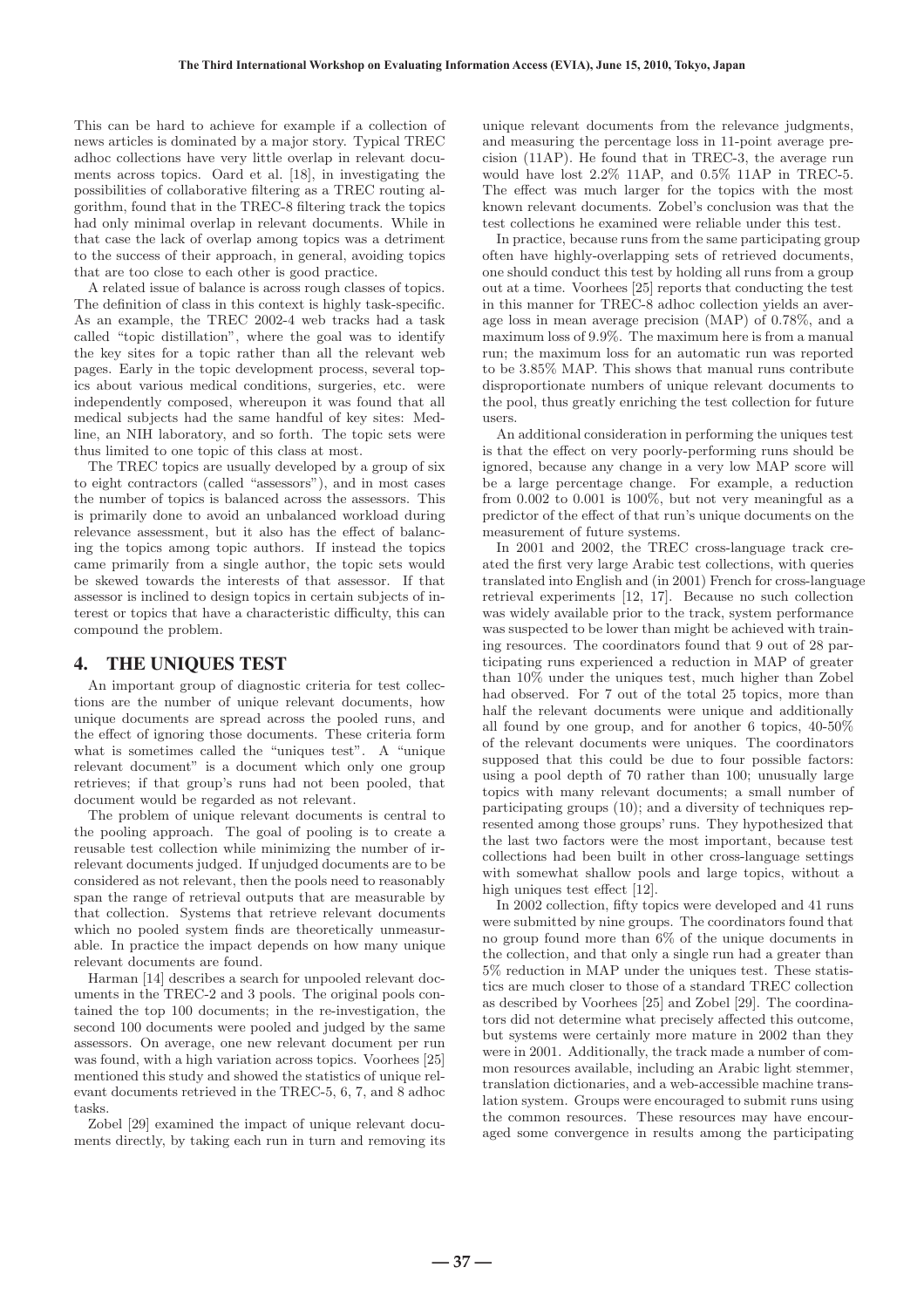

**Figure 4: Data from the Voorhees and Buckley minimum-delta test for the MAP measure in the TREC-8 adhoc collection. Computed topic set sizes are circles, the line fitting them shows the extrapolation, and the small text in each subplot shows the parameters, residual error, and confidence interval of the fit.**

groups.

#### 5. THE MINIMUM-DELTA TEST

Voorhees and Buckley [27] investigated the minimum number of topics that would lead to a stable measure of effectiveness. The definition of stability in this context is the probability of two systems swapping their places in an ordering of the systems by the measure, if a different set of topics of the same size were used. The method they proposed also computes a minimum difference in the measure, greater than which one should not expect systems to swap with high probability.

Their method is as follows. Given a test collection with N topics and the top 75% of systems pooled to create it, draw at random two disjoint subsets of the topics, of equal size up to  $N/2$  topics each. Evaluate the systems using each set of topics separately, and ranking the runs according to their effectiveness on each topic subset, count the number of pairwise swaps between the two rankings. The swap probability is expressed as the observed frequency of swaps out of all possible pairwise swaps. The topic subsets are drawn randomly multiple times, and the swap probability averaged across trials. Swap probabilities are extrapolated from a fitted exponential model to the full set of N topics.

Voorhees and Buckley did not name their test in the paper, and it is variously called the "swaps test" or "the Voorhees-Buckley swaps test" in other work. We propose the name "minimum-delta test" as one that is more clearly descriptive and indicates its diagnostic use.

Figure 4 illustrates the output of the procedure for the



**Figure 5: Data from the bootstrap version of the minimum-delta test. It is equivalent to the plots in Figure 4, but with no need for extrapolation. The fit parameters and statistics are provided for comparison.**

TREC-8 adhoc collection. Each curve plots the probability of a swap between two systems against the number of topics. As the number of topics grows in each case, the swap probability goes down; more topics make the measure (in this case, MAP) more stable. The swaps are binned by the difference in MAP between the systems that swapped, and each subgraph shows the swaps in that bin. As a desired "minimum effective difference" between systems gets smaller, more topics are needed to get the swap rate to an acceptable level. So, the subgraph labeled " $> 0.04$ " shows that at 50 topics (the right edge of the  $x$ -axis), the swap rate is predicted to be 5% for differences in MAP of 0.04 or greater. In other words, differences of less than 0.04 in MAP (not percentage, but in score) have a 5% chance of occurring the other way around in an "equivalent" set of 50 topics on this collection, and should be regarded as not meaningful.

Sakai [19] showed that this method can be computed using the bootstrap [11]. Bootstrapping is a statistical resampling procedure where (in this case) topics are chosen with replacement from the full topic set. This allows direct sampling up to the full topic set size, eliminating the need for extrapolation, and also offers a more strongly statistical perspective when regarding the minimum-delta test. Figure 5 shows the bootstrapped values in the TREC-8 adhoc collection; they are equal to the outputs of the classic Voorhees and Buckley test.

The minimum-delta test is a useful diagnostic for test collections because it indicates the resolution power of the collection given the systems pooled to create it. A high minimum difference to obtain a 5% swap rate on the full topic set can indicate a difficult task, or very highly variable performance across topics among the pooled systems.

**― 38 ―**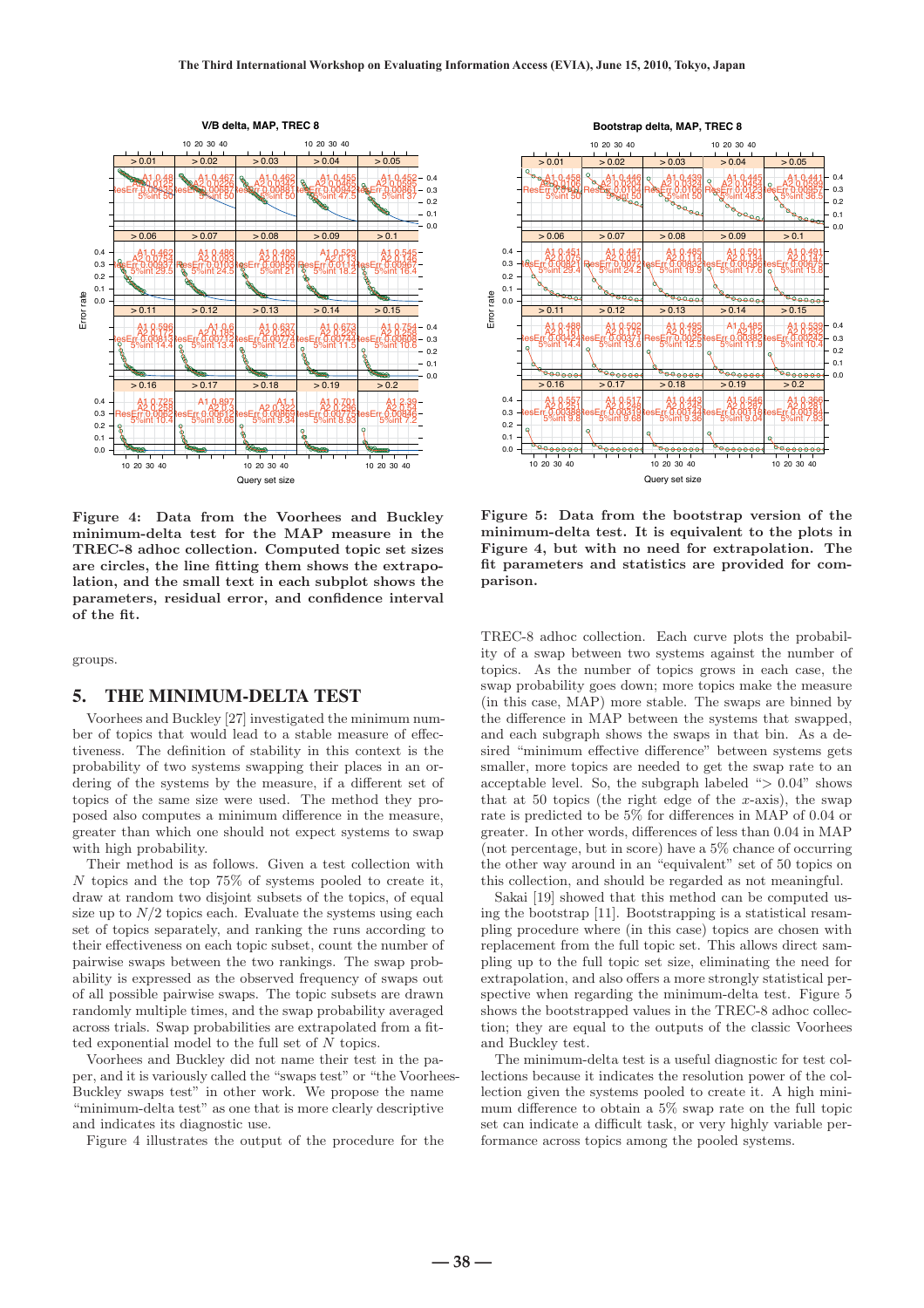Voorhees and Buckley do not provide guidance on using the minimum-delta test on runs that were not pooled. A straightforward approach might be to add the new runs to the top 75% of pooled runs (provided that the new runs fall within or above the range of effectiveness of that set), re-run the minimum-delta test, and examine the swap rates of the new systems. This is tricky because a small handful of systems of interest would have comparatively few swaps overall, so it's not clear how to use this approach as a "significance test" per se.

# 6. THE TITLESTAT TEST

In the TREC 2004 robust and HARD tracks, systems submitted runs over a set of topics developed for the TREC newswire collections from TREC CDs 4 and 5 (without the Congressional Record subcollection). In 2005, the same topics were used but with a new collection of newswire, the AQUAINT collection [26]. Chris Buckley created a run for the 2005 track that used highly-optimized relevance feedback queries trained from all the 2004 collection relevance judgments. This run performed around the median of systems, but yielded hundreds of unique relevant documents, leading to a 23% reduction in MAP under the uniques test.

This uniques test result would lead to questions about the reusability of the AQUAINT robust track collection, but Buckley and others felt that something more was happening. By largely disregarding the topic text, and training feedback queries based on massive data from a different collection, the SABIR run was effectively searching the collection in a very different manner than any other run. They devised a measure called "titlestat" which illustrated that the difference in the SABIR run could be explained by a lack of retrieved documents containing words from the "title" field of the search topics [5].

Titlestat is computed as follows. Given a set of documents and a set of topics, compute the fraction of the set of documents that contain a word in the "title" field of the topics. This fraction is averaged across terms in a topic's title field, then across topics, to compute the occurrence of the "average" title field word. Titlestat can be computed for any set of documents, such as the set of relevant documents in a collection, or the documents retrieved by a run, or all documents retrieved by all runs at or above some given rank.

Buckley et al. found that the titlestat of the relevant documents in the 2004 collection (using TREC CDs 4 and 5) was 0.588, whereas the titlestat of the relevant documents in the 2005 collection (using AQUAINT) was 0.719. The titlestat of the unique relevant documents retrieved by the SABIR run is 0.53, much lower than the greater set of all relevant documents in the AQUAINT robust collection.

The authors of that study found a convergence of factors explained the data. First of all, the AQUAINT collection is twice as large as the older collection from TREC CDs 4 and 5. Secondly, the 2005 collection (using AQUAINT) was only pooled to a depth of 55. Thirdly, when the topics were originally developed on the older collection, there was a reasonably small number of relevant documents in the collection, but no such guarantee existed in the AQUAINT collection. The combination of the shallow pool, the larger collection, and no development-time control for topic size meant that very large topics with relevant documents trivially matching the title query field could crowd out the pool, disadvantaging future runs with more adventurous search approaches.



**Figure 6: Titlestat of pooled documents by rank cutoff, and also probability of relevance of documents at that rank, for the 2004 and 2005 robust collections (from [5]).**

Figure 6 (from [5]) illustrates this phenomenon. As documents enter the pool rank-by-rank, the titlestat of those documents decreases, at about the same rate in the two collections. However, the probability of those documents being relevant decreases much faster in the older collection from CDs 4 and 5 than it does in the AQUAINT collection. As collections grow in size, this phenomenon becomes more pronounced — in the TREC terabyte collections, the curve for probability of relevance is almost flat, indicating very large topics that are highly titlestat-biased.

At present there is no good framework for understanding the impact of the difference between two titlestat values, but they are valuable exploratory measures that indicate how "future-proof" a collection might be. Collections with high titlestat and topics with many relevant documents may be biased against systems that search off the beaten path, as it were. Suspicious uniques test values can be combined with a titlestat analysis to demonstrate such a bias more convincingly, but in general, compelling runs such as the SABIR run described here are hard to create and don't happen very often.

# 7. CONCLUSIONS

Creating test collections is more of an art than a science at present. Over many years and through the creation of many test collections, a small body of techniques and analysis tools have been developed to help diagnose when a test collection may have problems. These techniques are compiled in various articles and in the tacit knowledge of test collection builders. The goal of this paper is to bring together this information and create a guide to the prominent results in this area. We plan to make portable code available for computing the tests described here, using an open-source code repository, further aiding practitioners in the field.

This paper is far from the final word on test collection diagnosis. If one thing is clear, it is how little we still know. Future-proofing test collections is a hard problem, made all the harder by new large-scale collections that dis-

**― 39 ―**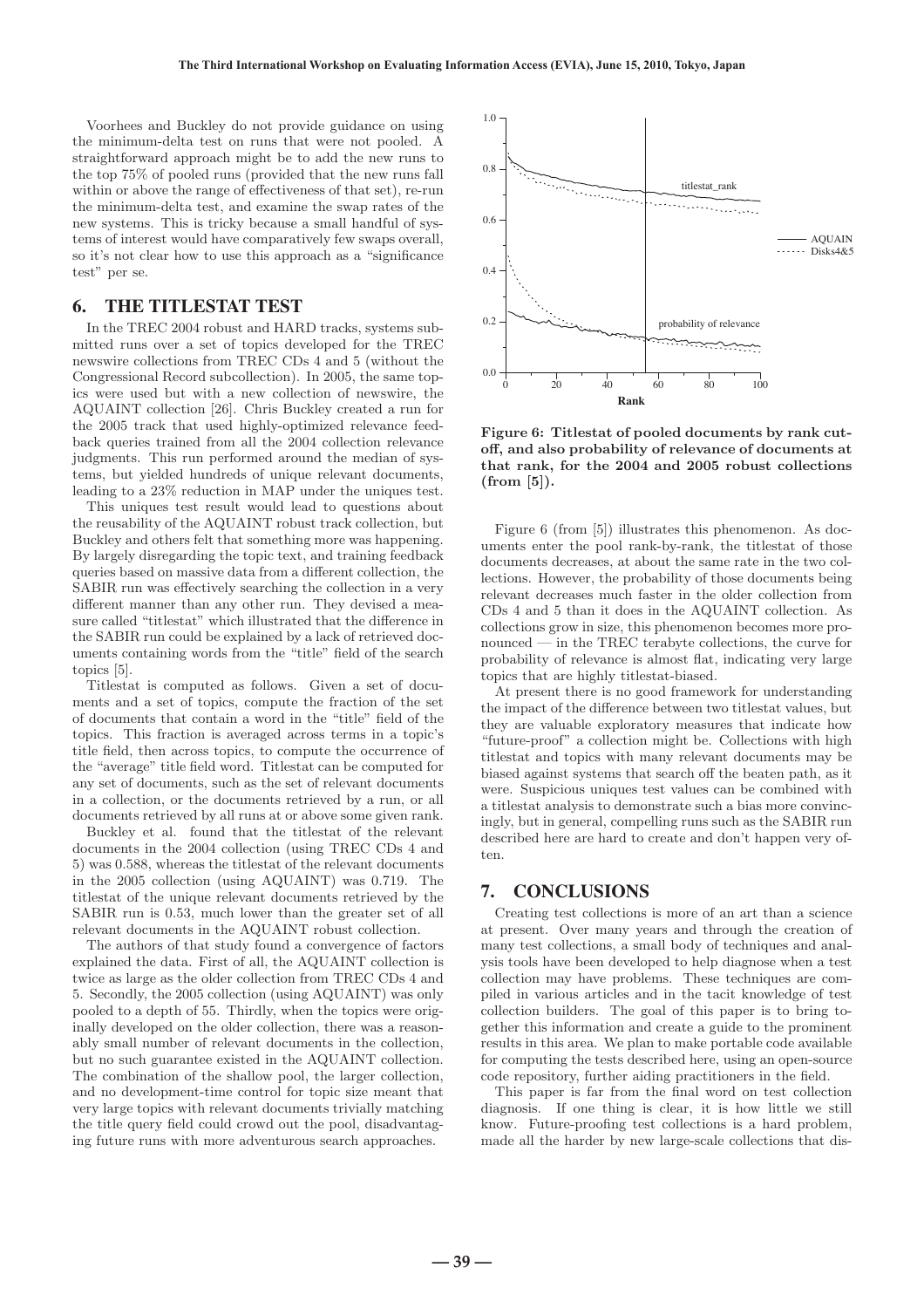courage computationally intensive but possibly revolutionary results. New collections for novel tasks and media domains are also at risk of poor reliability due to immature participating systems. Crowdsourcing and other methods for compiling inexpensive relevance judgments force us to consider the quality of that data. We need to develop a strong suite of tools, of which this paper describes a small part, to measure the quality of test collections and improve the reliability of modern, Cranfield-style experiments.

Much of what is known about building test collections comes from evaluation forums where the system outputs from multiple research groups and many systems are combined using pooling or some close equivalent. However, small research groups as well as companies need purposebuilt test collections to measure search quality, and in those contexts the diversity and richness of an evaluation forum is impossible to achieve. We need to study this area and understand how our practices can be translated to those communities.

# 8. ACKNOWLEDGEMENTS

I gratefully acknowledge the kind invitation to speak at the 2010 Indian Forum for Information Retrieval Evaluation (FIRE), an opportunity which allowed the compilation of much of the information in this paper. I am also grateful to my colleagues Donna Harman and Ellen Voorhees, to Chris Buckley, and to many others who have helped me to build test collections and to try to understand them.

# 9. REFERENCES

- [1] Proceedings of the 21st Annual International ACM SIGIR Conference on Research and Development in Information Retrieval (SIGIR '98), Melbourne, Australia, August 1998. ACM Press.
- [2] Proceedings of the 29th Annual International ACM SIGIR Conference on Research and Development in Information Retrieval (SIGIR 2006), Seattle, WA, August 2006.
- [3] James Allan, Ben Carterette, Javed A. Aslam, Virgil Pavlu, Blagovest Dachev, and Evangelos Kanoulas. Million query track 2007 overview. In E. M. Voorhees and L. P. Buckland, editors, Proceedings of the Sixteenth Text REtrieval Conference (TREC 2007), Gaithersburg, MD, November 2007.
- [4] Mark Baillie, Leif Azzopardi, and Ian Ruthven. Evaluating epistemic uncertainty under incomplete assessments. Information Processing and Management, 44(2):811–837, 2008.
- [5] Chris Buckley, Darrin Dimmick, Ian Soboroff, and Ellen Voorhees. Bias and the limits of pooling for large collections. Information Retrieval, 10:491–508, 2007.
- [6] Chris Buckley and Ellen M. Voorhees. Evaluating evaluation measure stability. In Proceedings of the 23rd Annual International ACM SIGIR Conference on Research and Development in Information Retrieval  $(SIGIR 2000)$ , pages 33–40, Athena, Greece, July 2000. ACM Press.
- [7] Ben Carterette, James Allan, and Ramesh Sitaraman. Minimal test collections for retrieval evaluation. In Proceedings of the 29th Annual International ACM SIGIR Conference on Research and Development in

Information Retrieval (SIGIR 2006) [2], pages 268–275.

- [8] Cyril W. Cleverdon. The Cranfield tests on index langauge devices. In Aslib Proceedings, volume 19, pages 173–192, 1967. Reprinted in K. Sparck Jones and P. Willet, eds. Readings in Information Retrieval, Morgan Kaufmann, 1997.
- [9] Cyril W. Cleverdon. The significance of the Cranfield tests on index languages. In Proceedings of the Fourteenth Annual International ACM/SIGIR Conference on Research and Development in Information Retrieval, pages 3–12, Chicago, October 1991.
- [10] Gordon V. Cormack, Christopher R. Palmer, and Charles L. A. Clarke. Efficient construction of large test collections. In Proceedings of the 21st Annual International ACM SIGIR Conference on Research and Development in Information Retrieval (SIGIR '98) [1], pages 282–289.
- [11] Bradley Efron and Robert J. Tibshirani. An Introduction to the Bootstrap. Chapman and Hall, New York, NY, 1993.
- [12] Fredric C. Gey and Douglas W. Oard. The TREC-2001 cross-language information retrieval track: Searching Arabic using English, French or Arabic queries. In E. M. Voorhees and D. K. Harman, editors, Proceedings of the Tenth Text REtrieval Conference (TREC 2001), NIST Special Publication 500-250, Gaithersburg, MD, November 2001.
- [13] David Graff, Chris Cieri, Stephanie Strassel, and Nii Martey. The TDT-3 text and speech corpus. In Proceedings of DARPA Broadcast News Workshop, pages 57–60. Morgan Kaufmann, 1999.
- [14] Donna Harman. Overview of the fourth Text REtrieval Conference (TREC-4). In Donna K. Harman, editor, Proceedings of the Fourth Text REtrieval Conference  $(TREC-4)$ , NIST Special Publication 500-236, pages 1–23, Gaithersburg, MD, November 1995.
- [15] Noriko Kando, Kazuko Kuriyama, Toshihiko Nozue, Koji Eguchi, Hiroyuki Kato, and Soichiro Hidaka. Overview of IR tasks. In Proceedings of the First NTCIR Workshop on Research in Japanese Text Retrieval and Term Recognition, Tokyo, Japan, August 1999.
- [16] David D. Lewis, Yiming Yang, Tony Rose, and Fan Li. RCV1: A new benchmark collection for text categorization research. Journal of Machine Learning Research, 5:361–397, 2004.
- [17] Douglas W. Oard and Fredric C. Gey. The TREC 2002 Arabic/English CLIR track. In E. M. Voorhees and L. P. Buckland, editors, Proceedings of the Eleventh Text REtrieval Conference (TREC 2002), NIST Special Publication 500-251, Gaithersburg, MD, November 2002.
- [18] Douglas W. Oard, Jianqiang Wang, Dekang Lin, and Ian Soboroff. TREC-8 experiments at Maryland: CLIR, QA, and routing. In E. M. Voorhees and D. K. Harman, editors, Proceedings of the Eighth Text REtrieval Conference (TREC-8), NIST Special Publication 500-246, Gaithersburg, MD, November 1999. National Institute of Standards and Technology.
- [19] Tetsuya Sakai. Evaluating evaluation metrics based on